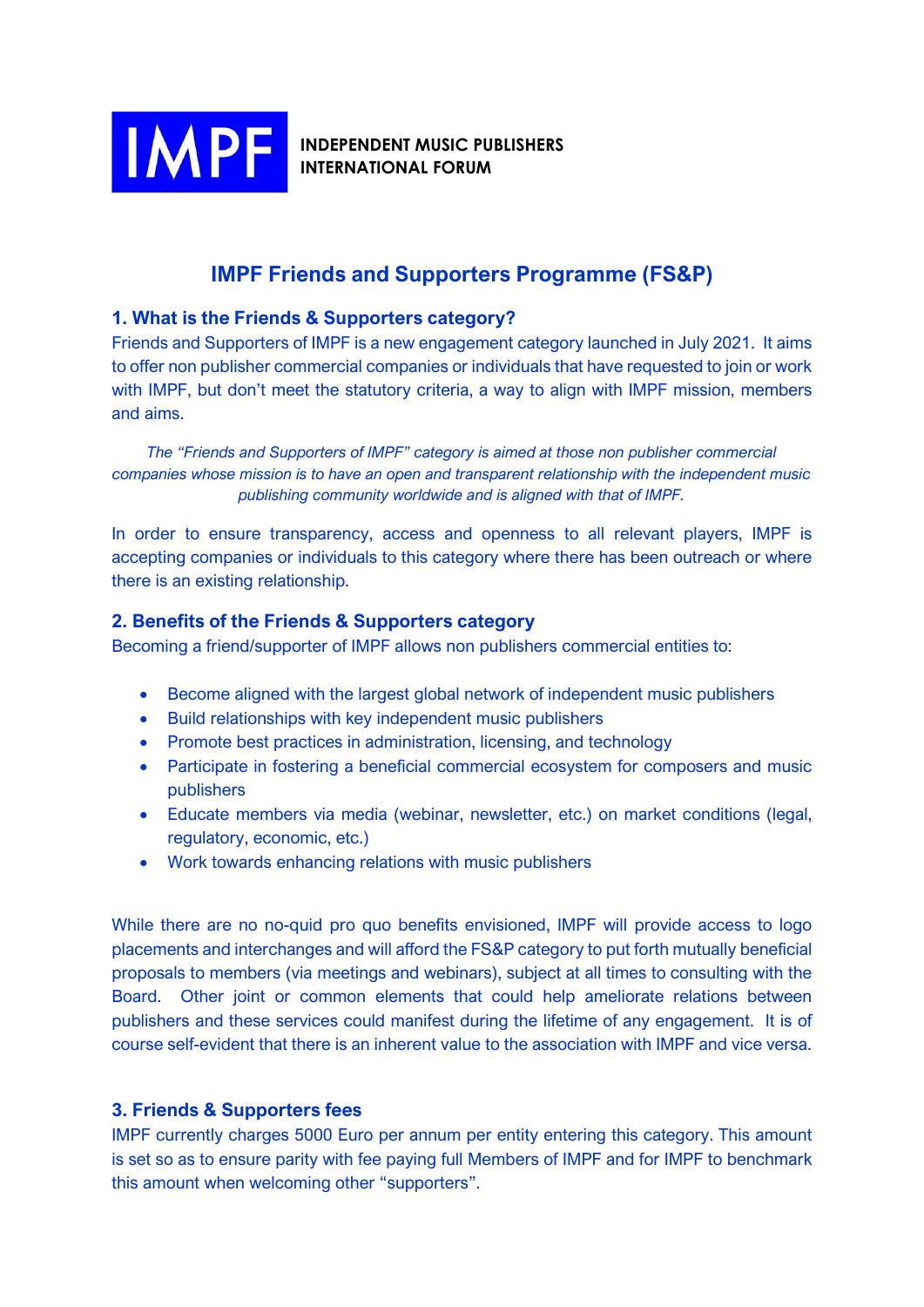## **4. Status of FS&P**

The FS&P category is *hors-statuts* and applies to external collaborators, who won't benefit from the privileges of being a Member of IMPF. The approval of engagement with any company or organisation under the category is entirely at the discretion of the Board of Directors of IMPF, as is the duration and termination of any such partnership. The Board of Directors ensures that the activities of this category of organisations and/or companies are consistent with the values of the Forum. The Board will not accept support from companies or individuals whose commercial objectives could conflict with our goals and values, promote inaccurate or misleading messages about our commitment to those goals and values, or compromise the independent status of IMPF. This new category does not grant any membership status nor is it an imprimatur of any kind. (See link *[here](http://www.impforum.org/wp-content/uploads/2021/10/IMPF-Engagement-Policy-for-Supporters-and-Friends-Commercial-entities.pdf)* to formal Engagement policy)

| <b>Members</b>                           | <b>Friends &amp; Supporters</b>         |
|------------------------------------------|-----------------------------------------|
| <b>Music Publishers</b>                  | Companies Entities in other relevant    |
|                                          | fields                                  |
| Depending on annual revenue rates,       | Fee of 5000 $\epsilon$ /year (pro-rata) |
| fee from 250€/year to 5000€/year         |                                         |
| Have the possibility to influence policy | Does not grant membership status; the   |
| positions at meetings, access to         | companies are not considered            |
| publisher<br>networking events,          | members but external supporters         |
| assistance with issues related to the    |                                         |
| field                                    |                                         |

## **5. IMPF Friends & Supporters vs. Members**

# **6. Current IMPF Friends & Supporters (October 2021)**

- **Lyricfind**: LyricFind provides partners with an extensive catalogue of accurate and fully legal lyrics, licensed from more than 10,000 publishers and performing rights organisations around the world. It is trusted by some of the top names in the industry, including Amazon, Google, YouTube, Deezer, Xperi, Soundhound, iHeartRadio and many others. They have been Supporters of IMPF since July 2021.
- **Musixmatch**: Musixmatch provides data, tools and services to enhance the music experience and empower creators. It has a lyrics catalogue with over 8 million songs and 80 supported languages. It supplies a range of platforms including the top global music DSPs, online search engines and social platforms. Alongside lyrics, Musixmatch works to provide creators with tailored tools to help manage, claim, and distribute content. They have been Supporters of IMPF since July 2021.
- **Pex:** Pex is the leader in digital rights technology, enabling the fair and transparent use of copyright online. With Pex's advanced identification technology, platforms can manage and license content at scale, allowing users to upload freely while respecting copyright. In return, rightsholders are able to monitor and capitalize on the content they own. Pex is on a mission to support the creator economy with fair and transparent copyright solutions. joined this category in October 2021.